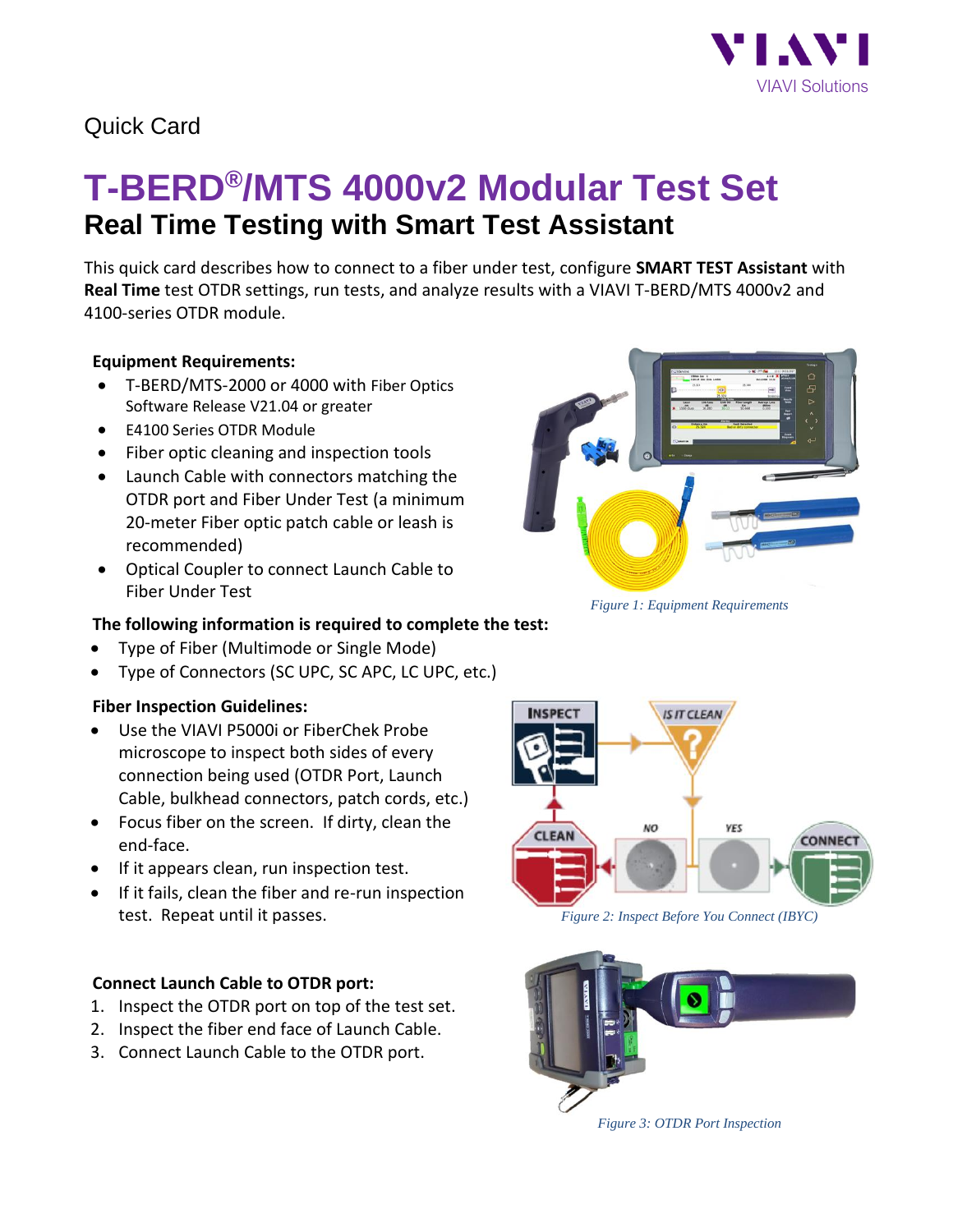

#### **Connect to Fiber Under Test (FUT):**

The Launch Cable may be connected to the FUT via an optical patch panel (OPP) or an optical coupler:

- 1. If the interface to the FUT is a patch cord, connect the patch cord to an optical coupler with the same connector type.
- 2. Inspect the FUT connected to the coupler or OPP.
- 3. Inspect the other fiber end face of the Launch Cable.
- 4. Connect the Launch Cable to the coupler or OPP.



*Figure 4: Connecting the Launch Cable to the FUT with a coupler*



*Figure 5: Connecting the Launch Cable to an OPP*

### **Launch Smart Test Assistant:**

- 1. Press the Power button  $\bullet$  to start the T-BERD/MTS test instrument.
- 2. Tap the **SMART TEST** icon until it is yellow and



configuration file.

CERTIFICATION\_AutoTest\_20s 3. Select the **CERTIFICATION\_AutoTest\_20s** EXPRESS\_AutoTest\_5s

4. Tap  $\begin{array}{|c|c|} \hline \text{LOAD} & \text{to load the configuration and view} \hline \end{array}$ the **SMART TEST Setup** screen.



*Figure 7: SMART TEST Configuration Files*